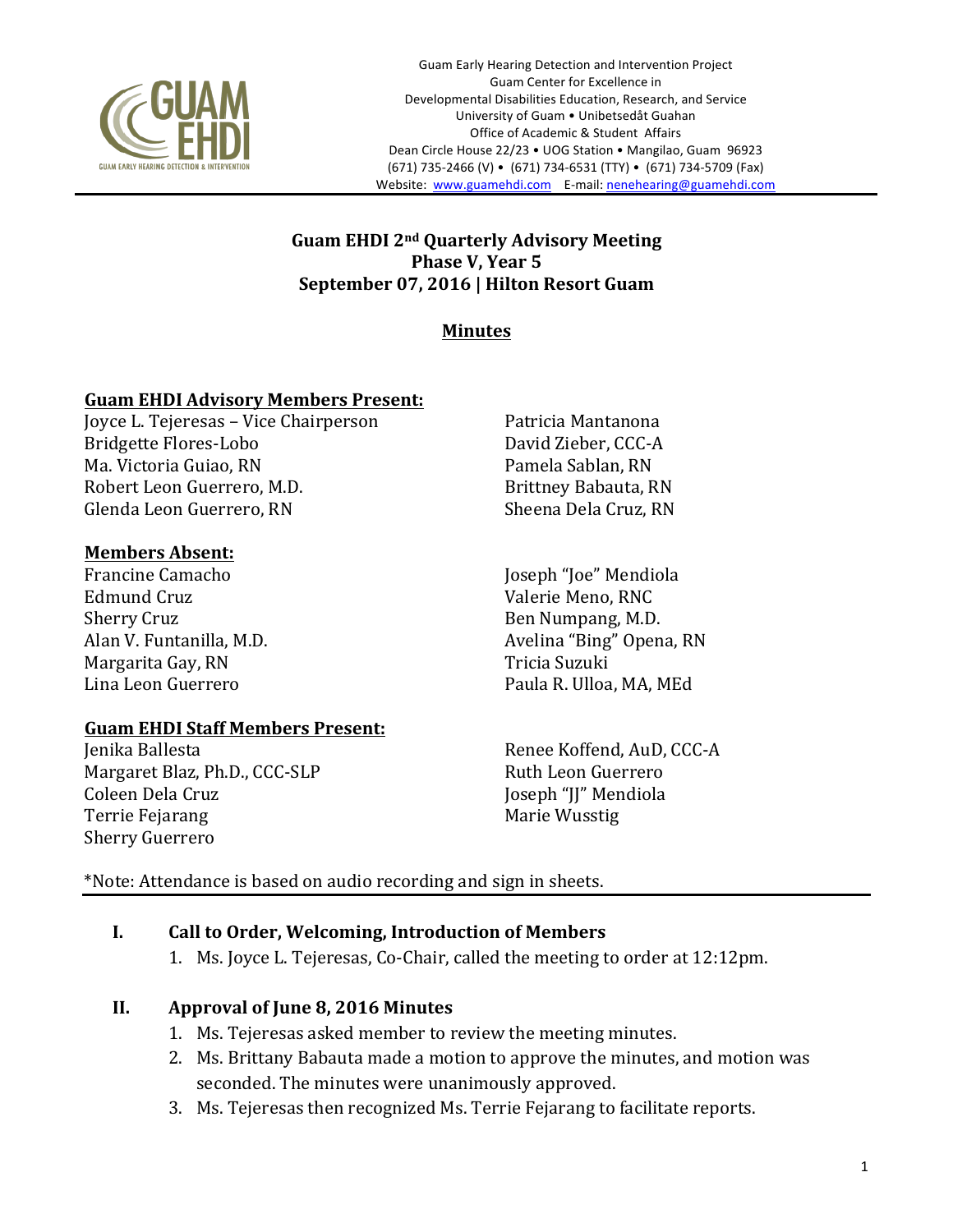

### **III.** Progress Update to the Aims and Sub-Aims

- 1. Ms. Fejarang thanked the members for attending and welcomed them to provide input and recommendations. She then turned over the meeting to Mr. JJ Mendiola.
- 2. Progress Updates
	- 1. Mr. Mendiola summarized the Progress Updates for Guam EHDI and presented on the Initial Screening for each birthing site (GMH, Sagua, and GRMC)
		- a. *Discussion* 
			- i. Dr. Leon Guerrero suggested that "Total Number of Births" be changed to "Total Number of Life Births".
	- 2. Mr. Mendiola continued with updates on Sub Aims (see Powerpoint).
		- a. *Discussion*
			- i. Dr. Koffend stated that when monitoring the number of refers she looks at the individual screeners, who screened the most, reviewed who has the highest referral rate, and determines whether there is a need for additional support with new equipment.
			- ii. Ms. Pat Mantanona stated that April data is accurate but for May there were six pending and for the month of lune there was no pending.
			- iii. Dr. Koffend asked why parents refuse services. Ms. Mantanona explained that there has not been many refusals lately but some parents do say their baby hears fine and they will work with their doctor and come back if they have any concerns. Ms. Mantanona added that families are informed that the services are free.
			- iv. Ms. Fejarang explained the reasons behind CEDDERS adding an additional rescreen clinic. Mr. Mendiola added the task Dr. Blaz does in contacting families to get them into Guam CEDDERS clinics. Dr. Koffend explained about the change in protocol and the effect it will have on the data.
			- v. Ms. Fejarang explained notes from a mini CQI team meeting where the referral process was reviewed. Ms. Fejarang shared about the high numbers of referrals and how Guam CEDDERS opened a screening clinic to help with the high numbers.

### **IV.** Letter to DPHSS and DOE

1. Ms. Fejarang explained that the COI team, DAE and Early Intervention Teams had a motion to write a letter to the Superintendent of Education and Director of Public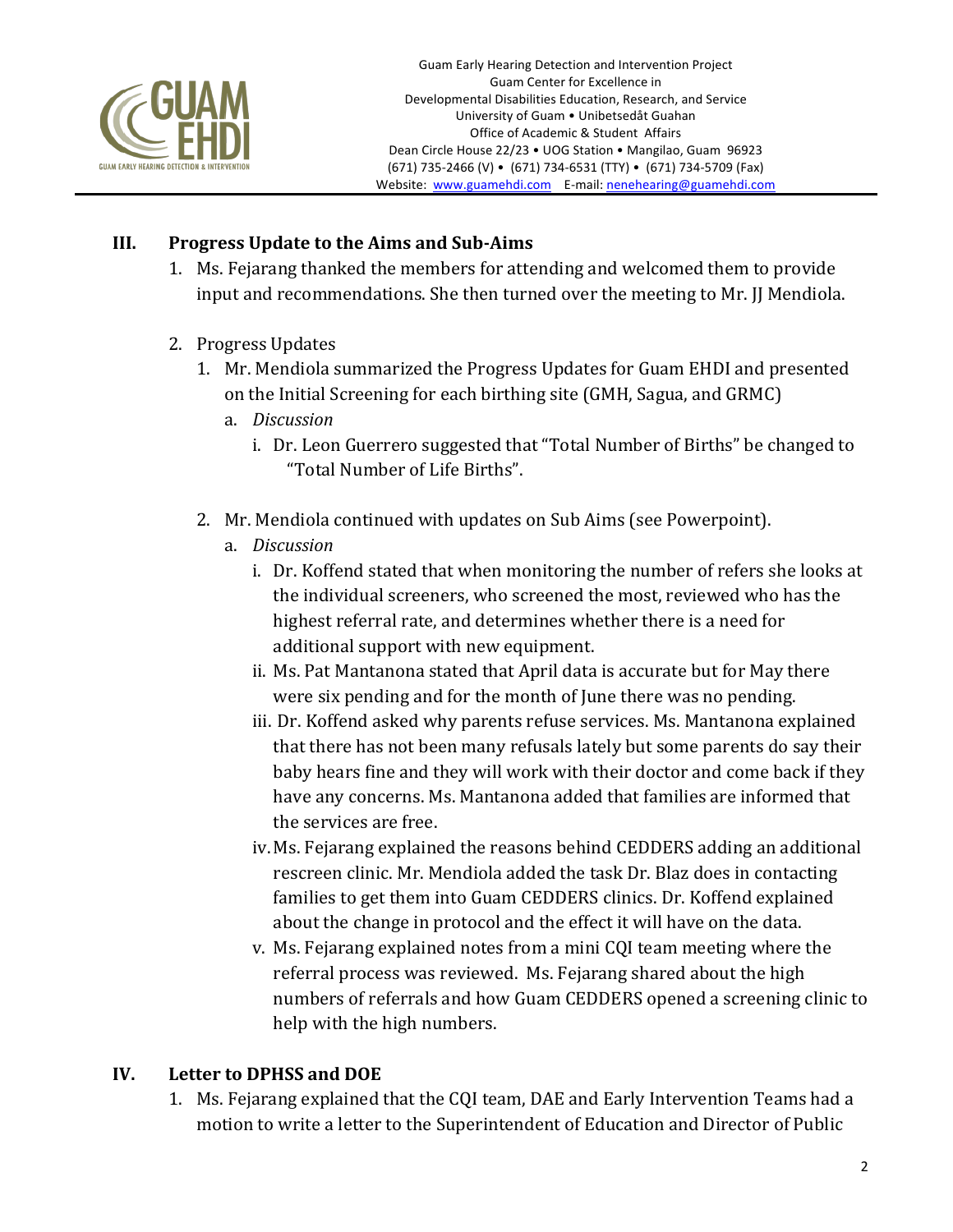

health to express the urgency to address timely DAEs. Ms. Fejarang requested input on the draft letter, which was provided.

- 2. Ms. Fejarang shared that Ms. Lobo gave our information to the new audiologist Rachel Cornwell) at Naval Hospital. A meeting is to be scheduled.
	- a. *Discussion* 
		- i. Ms. Mantanona stated she thought the purpose of the letter was to discuss the possibility of joint cost sharing for an audiologist and for it to be a community effort not just for DOE. She also explained that in order to have an audiologist on island a purchase order or respond to the RFP would have to be done. Both Ms. Mantanona and Dr. Koffend agreed that a purchase order would be easier. Families still have to go through the insurance first and what the family pays out of pocket will be taken out of the purchase order.
		- ii. Dr. Koffend stated that for children that have Medicaid or MIP, the quickest route to get a hearing test or hearing aid fitting is for a pediatrician to refer to and ENT and the ENT will refer the child to her office. Ms. Mantanona stated that even the ENT is filled/busy.
		- iii. Ms. Mantanona asked if the letter could be brought up to the Early Learning Council. Dr. Koffend mentioned if the letter came from both councils it would be powerful.
		- iv. Ms. Fejarang stated that the letter would be sent to all EHDI Advisory Council members and if there were anymore edits to send them back before we submit to DPHSS and DOE. The deadline to submit the letter would be the end of September.

# **V.** Other Discussion

1. Ms. Fejarang mentioned the Guam EHDI website placed in the top 5 nationwide with regards to its functionality and visual design. Ms. Sherry Guerrero explained the site map which was provided to each member was based off the Guam CEDDERS website. There are plans to consolidate the pages for parents and professionals into one menu.

# **VI. Adjournment**

1. The motion to adjourn was made by Ms. Babauta and seconded by Ms. Flores-Lobo. The meeting adjourned at 1:37pm.